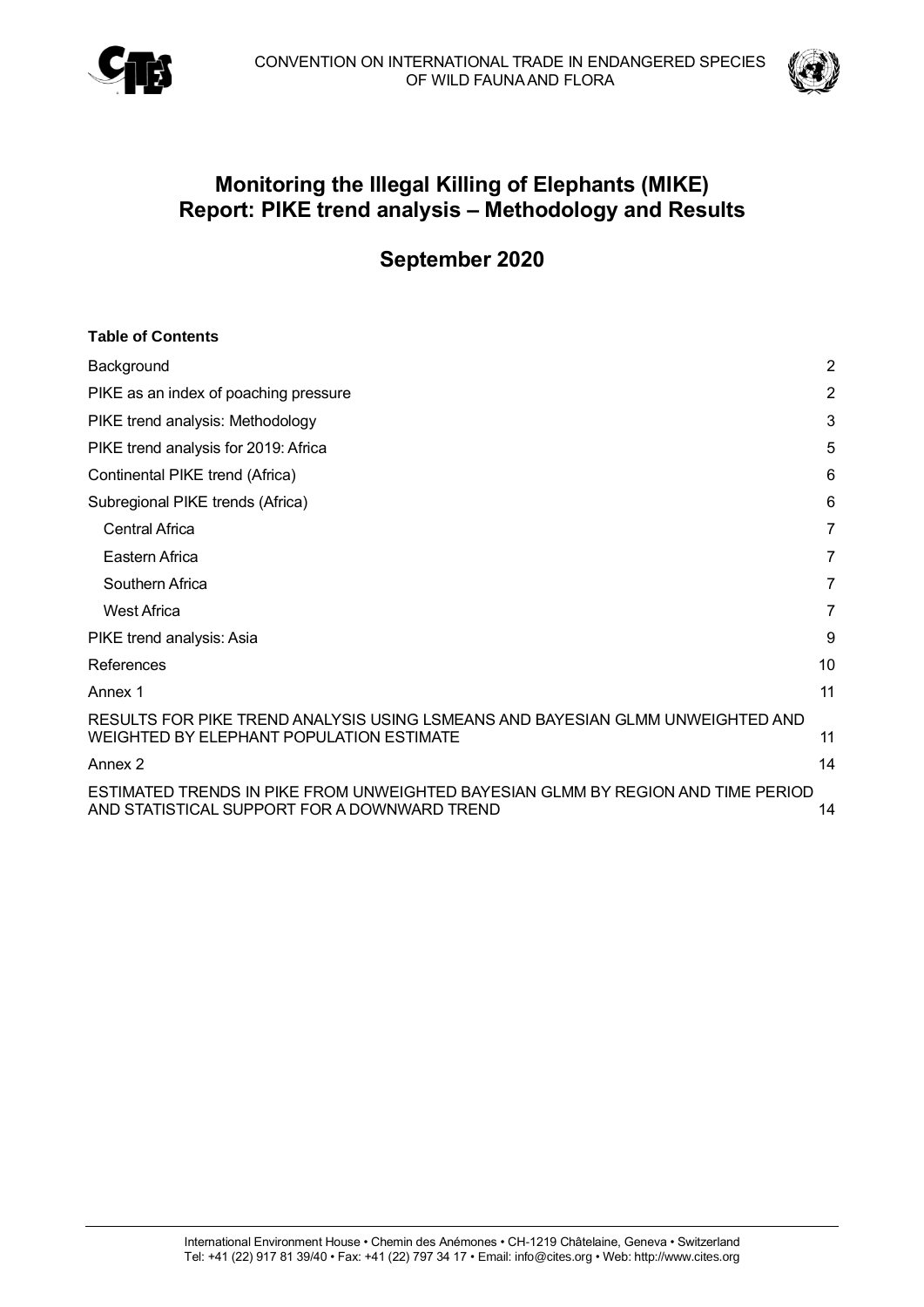1. This report was prepared by the CITES Secretariat.

## <span id="page-1-0"></span>*Background*

- 2. The CITES programme for Monitoring the Illegal Killing of Elephants, commonly known as MIKE, was established by the Conference of the Parties (CoP) to CITES at its 10th Meeting (Harare, 1997), and is conducted in accordance with the provisions in Resolution Conf. 10.10 (Rev. CoP18) on *Trade in elephant specimens*. The CITES MIKE Programme is managed by the CITES Secretariat under the supervision of the CITES Standing Committee. Since implementation began in 2001, the operation of the CITES MIKE Programme in Africa has been possible thanks to the support from range States implementing the CITES MIKE Programme and submitting data on an annual basis as well as the generous financial support of the European Union (EU) and other donors.
- 3. MIKE aims to inform and improve decision-making on elephants by measuring trends in levels of illegal killing of elephants, identifying factors associated with those trends, and building capacity for elephant management in range States. MIKE operates in a large sample of sites spread across African and Asian elephant range in 32 countries in Africa and 13 countries in Asia. In 2020, Zimbabwe nominated an additional voluntary MIKE site, i.e. Hwange National Park. The nomination for the site was considered by the MIKE-ETIS Technical Advisory Group (TAG) for inclusion in the MIKE network and supported, bringing the total number of MIKE sites in Africa to 69. The 69 MIKE sites are estimated to hold more than 50% of the African elephant population on the continent. There are 29 sites in Asia.
- 4. MIKE data is collected by law enforcement and ranger patrols in the field, and through other means in designated MIKE sites. When an elephant carcass is found, site personnel try to establish the cause of death and other details, such as the sex and the age of the animal, the status of ivory and the stage of decomposition of the carcass. This minimum set of standardized information relating to each carcass detected at MIKE sites is then submitted to the CITES MIKE Programme.
- 5. The CITES MIKE Programme, in collaboration with UNEP's Science Division and with funding provided by the EU, developed a web-based (online) database management and reporting system. The new MIKE Online Database contains more than 23,000 records submitted by participating range States. The data visualization features allow range States to map the carcass locations and produce graphs on the frequency of carcass related attributes (i.e. carcass decay stage, age and sex of elephant that died, as well as type and cause of death).

### <span id="page-1-1"></span>*PIKE as an index of poaching pressure*

- 6. The CITES MIKE Programme evaluates relative poaching levels based on the Proportion of Illegally Killed Elephants (PIKE), which is calculated as the number of illegally killed elephants found, divided by the total number of elephant carcasses encountered by patrols or other means, aggregated by year for each site.
- 7. PIKE is an index of poaching pressure and provides trends relating to the levels of poaching, but it may be affected by several potential biases related to data quality, the fact that MIKE sites are not randomly selected, the reporting rate, the carcass detection probabilities, and the variation in natural mortality rates across MIKE sites, including increases in natural mortality caused by drought and other factors (Burn et al. 2011; document CoP18 Doc 69.2 and its Addendum). Converting the value of PIKE into a measure of actual poaching mortality (i.e. proportion of the elephant population poached) is complicated due to all the aforementioned biases;however PIKE remains a reliable indicator to monitor and study changes in poaching pressure over time.
- 8. At its 15<sup>th</sup> meeting, the MIKE-ETIS TAG (September 2019, Nairobi) discussed the biases affecting PIKE, and whether an alternative measure/index should be considered. The MIKE-ETIS TAG recommended however that PIKE should remain the index of poaching pressure, and encouraged the CITES Secretariat, through the CITES MIKE Programme, to continue to work on addressing, where feasible, the biases that affect PIKE, in collaboration with the TAG.
- 9. In this regard, the CITES Secretariat is in the process of documenting the following biases that affect PIKE:
	- a. Management-related deaths and deaths categorised as "Unknown"
	- b. Natural mortality
	- c. Detection probability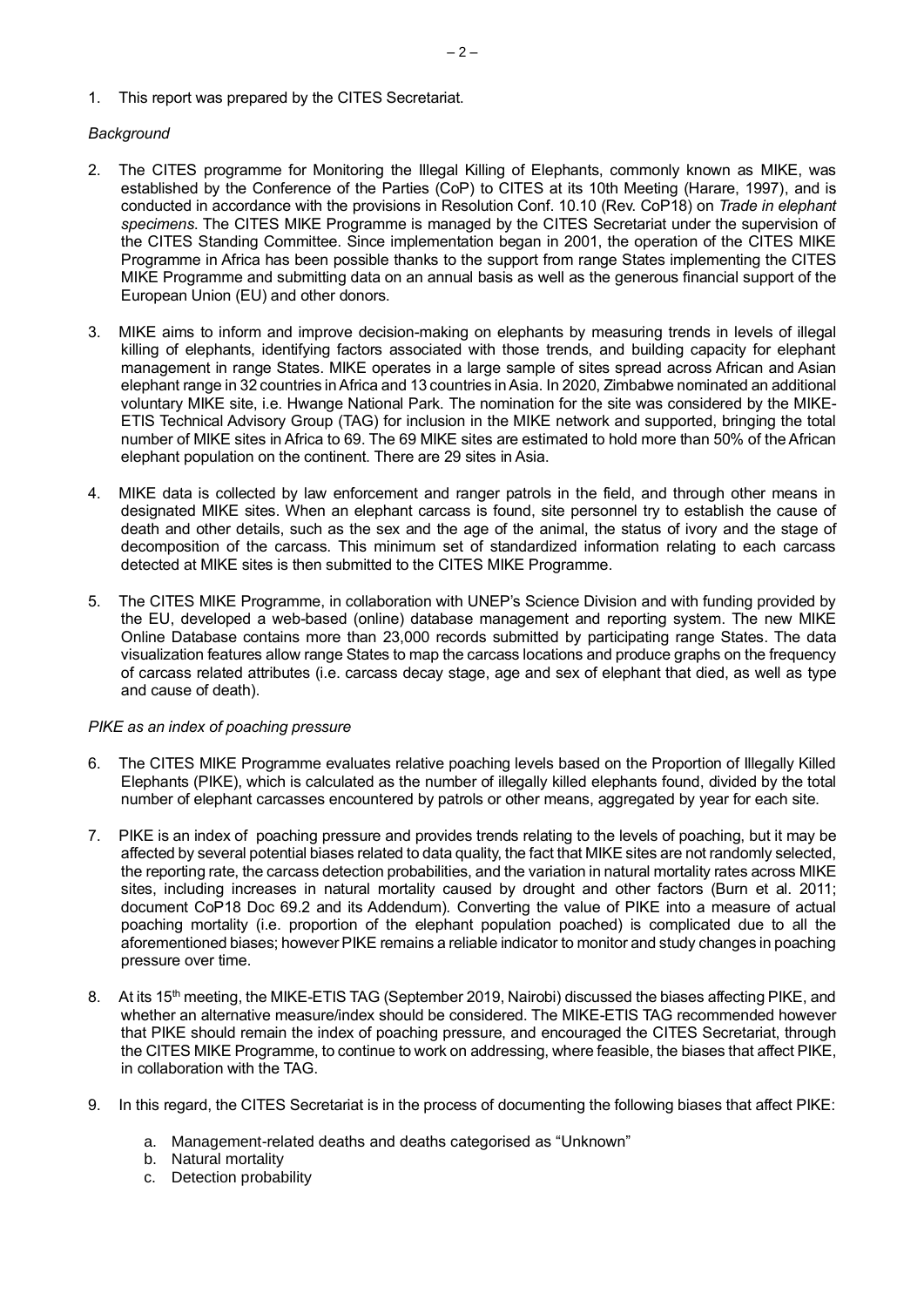## <span id="page-2-0"></span>*PIKE trend analysis: Methodology*

- 10. In 2018, the CITES Secretariat, in collaboration with the MIKE-ETIS TAG statisticians and an independent statistician, initiated a process to review the MIKE analytical methodology to determine whether it could be refined, or its scientific robustness improved, and to further enhance the analytical basis for MIKE. The approach included a review of the current methodology, consideration of new statistical developments, and alternative methods or models for PIKE trend analysis, while taking into consideration the imbalances and inconsistencies inherent in the data.
- 11. In its MIKE report to the 18th meeting of the Conference of Parties (CoP18; Geneva, 2019[; document CoP18](https://cites.org/sites/default/files/eng/cop/18/doc/E-CoP18-069-02.pdf)  [Doc. 69.2\)](https://cites.org/sites/default/files/eng/cop/18/doc/E-CoP18-069-02.pdf), the CITES Secretariat informed Parties that a process to refine and improve the statistical analysis to determine the PIKE trend had been initiated.
- 12. The PIKE trend presented in the MIKE report to CoP18 was calculated using estimated marginal means (LSmeans) of a linear model weighted by the total number of carcasses [\(R-script for analysis of MIKE data\)](https://github.com/CITES-MIKE/MIKE-LSMEANS). The continental PIKE trend was estimated based on a model with subregion and year as factors, while the subregional trends were estimated from a model using country and year as factors.
- 13. This methodology was also used for the PIKE trend analysis in the reports to the three previous meetings of the Conference of the Parties (CoP16, Bangkok, 2013 in document CoP16 Doc. 53.1; CoP17, Johannesburg, 2016, in document CoP17 Doc. 57.5; and CoP18, Geneva, 2019 in document CoP18 Doc 69.2 and its addendum), and to meetings of the Standing Committee (SC62, Geneva, July 2012, in document SC62 Doc. 46.1 (Rev. 1); SC65, Geneva, July 2014, in document SC65 Doc. 42.1; SC66, Geneva, January 2016, in document SC66 Doc. 47.1; SC69, Geneva, November 2017, in document SC69 Doc. 51.1; and SC70, Sochi, October 2018, in document SC70 Doc. 49.1.
- 14. The analysis of MIKE data that was published in the peer-reviewed scientific literature (Burn et al., 2011) used a Bayesian hierarchical model based on a generalised linear mixed model. This model was therefore different from the one used to produce the reports referred to in paragraph 13 above. The review of the MIKE analytical methodology initiated by the CITES Secretariat in collaboration with the MIKE-ETIS TAG considered various methodologies / models: LSmeans and linear regression; generalized linear model (GLM) / generalized additive model (GAM); generalised linear mixed models (GLMM) / generalised additive mixed models (GAMM); spatial binomial GLM or GAM; and spatial-temporal binomial GLM /GAM.
- 15. The review and assessment of the application of the various models referred to in paragraph 14 were concluded by the CITES Secretariat in collaboration with the MIKE-ETIS TAG. At its  $15<sup>th</sup>$  meeting (September 2019, Nairobi), the MIKE-ETIS TAG evaluated the report on the review, which presented the advantages and disadvantages of various statistical modelling approaches for analysing MIKE data. It recommended the use of [a Bayesian generalised linear mixed model \(GLMM\)](https://github.com/CITESmike2020/MIKE-GLMM) approach, with model results weighted and unweighted by local elephant population estimates to replace the modelling approach [estimated marginal means (LSmeans)] that had been used in the reports cited in paragraph 13 above. The approach recommended is closer in form to the model used in the MIKE analysis that was published by Burn et al., 2011.
- 16. Prof Carl Schwarz, one of the statisticians on the MIKE-ETIS TAG, prepared two technical reports, one on a MIKE Analysis for Africa and the second on a MIKE Analysis for Asia. The reports include an explanation of the technical details relating to the existing estimated marginal means (LSmeans) model and the new Bayesian GLMM, and provide background information in support of adopting the Bayesian GLMM going forward, with an assessment of the new model, a sensitivity analysis, and considerations for further work required to incorporate temporal and spatial-temporal correlation to strengthen the analysis in future. These reports were shared and discussed with the range States at the MIKE regional meeting for Africa that took place in November 2019 in Nairobi, and with Asian elephant range States during the subregional meetings that took place in 2019 [3 October 2019, Thimphu (Bhutan) and 29-30 October 2019, Bangkok (Thailand)]. The technical reports can be accessed through the following link[: Technical Report –Africa; Technical Report](https://www.dropbox.com/sh/9lrjhewc2zmzw63/AABSjvxxXJ7QVTp_WlQEUatja?dl=0)  – [Asia.](https://www.dropbox.com/sh/9lrjhewc2zmzw63/AABSjvxxXJ7QVTp_WlQEUatja?dl=0) Paragraphs 17 to 19 below summarize information extracted from the technical reports that is most relevant for the changes in the model and the results reported in this report.
- 17. The main reasons why changing to the Bayesian GLMM was recommended, and the advantages associated with the model, are the following: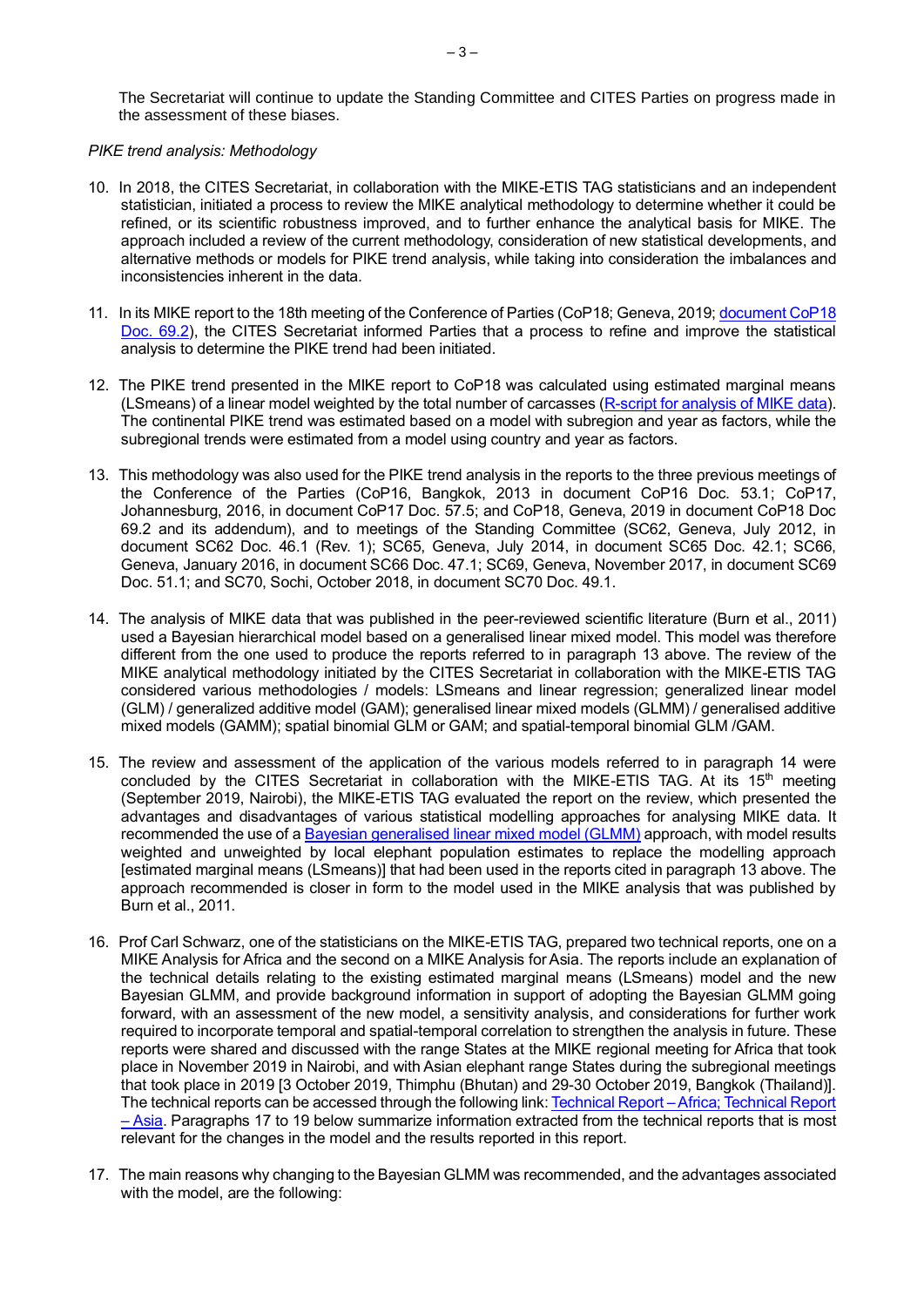- a) The Bayesian GLMM fully accounts for the binomial structure at the site-year level, i.e. of *n* carcasses observed, *x* are illegally killed. The previous estimated marginal means (LSmeans) model did not, leading to predicted PIKE values that could be less than 0 or greater than 1 on some occasions.
- b) The Bayesian GLMM incorporates the hierarchical structure inherent in the way the MIKE data is collected. In other words, observations are grouped into clusters such that data from MIKE sites is nested in countries, countries in regions, and regions within a continent. It is well accepted (and recommended) in the statistical literature to apply mixed effects models on nested data (Zuur et al., 2009). The GLMM models explicitly allows for nested dependencies and also deal with the pseudoreplication problem that arises when taking observations from the same MIKE site from one year to the next. This is an improvement over the estimated marginal means (LSmeans) model, which could not cope with such nested-level dependencies.
- c) Due to the explicit binomial distribution assumption for the observed frequency of poached elephants, the Bayesian GLMM fully accounts for different sample sizes, i.e. a PIKE based on observing 1 illegally killed elephants out of 2 elephant carcasses is given a different weight than a PIKE based on observing 20 illegally killed elephants out of 40 elephant carcasses.
- d) Multiple sources of variation are automatically included in the PIKE estimates, e.g. changes in PIKE over time at a particular MIKE site; variation between MIKE sites; and unbalanced reporting across countries and subregions.
- e) Each MIKE site is given equal weight when computing the continental or subregional PIKE. Consequently, countries with more MIKE sites will automatically be given more weight in the aggregate PIKE estimates.
- f) The Bayesian GLMM implicitly accounts for spatial autocorrelation in the PIKE among MIKE sites that are in close geographic proximity to one another. In addition, other weightings can be applied, e.g. by including the local elephant population estimates at each MIKE site when computing an aggregate PIKE.
- g) Finally, in future, it will be possible to extend the new model to account explicitly for spatial-temporal autocorrelation.
- 18. As mentioned above, the new model allows for the application of weightings, e.g. the use of local population estimates to compute a population-weighted PIKE. For comparative purposes, the results for the PIKE analysis are presented in **Annex 1** of this report using: (i) the model that has been used for previous reporting (estimated marginal means (LSmeans) model) and (ii) the new recommended analytical model (Bayesian implementations of generalized linear mixed model (GLMM), with results unweighted (MM.p.uw) and weighted (MM.p.w) by local elephant population estimate).
- 19. The unweighted marginal mean PIKE (the MM.p.uw approach) gives equal weight to each site, regardless of the underlying elephant population estimate in each MIKE site. The weighted marginal mean PIKE (the MM.p.w approach) weights each site's yearly PIKE value by the underlying estimated local elephant population estimate. Population data has been extracted from the 2016 African Elephant Status Report (Thouless et al., 2016) for African elephants; and population estimates provided by MIKE national focal points at subregional meetings were used for the Asian elephant populations at MIKE sites<sup>1</sup>. Weighting by elephant population estimate requires population estimates for each site and year. To fill in or "impute" missing survey values, a "last value carried forward" approach was adopted [\(Gelman](http://www.stat.columbia.edu/~gelman/arm/missing.pdf) and Hill, 2006). Thus, for each site, the last population survey estimate reported in the 2016 AESR is carried forward until the next survey estimate. For years prior to the earliest available survey, a reverse strategy is used - the earliest survey estimate is carried backward. It should be noted that the PIKE weighting by population estimate has been done on an experimental basis and requires further work that will be undertaken by the CITES Secretariat in collaboration with the MIKE-ETIS TAG. Future work may include looking at the impact of different imputation or interpolation methods, and uncertainty in the population estimates, for example.
- 20. To facilitate the transition to the new model, the PIKE trend analysis was calculated using the previous analytical approach [i.e. [estimated marginal means \(](https://github.com/CITES-MIKE/MIKE-LSMEANS)LSMeans) model], as well as the new approach using

<sup>1</sup> Only one estimate for each MIKE sites in Asia was used for the weighted PIKE analysis for Asia.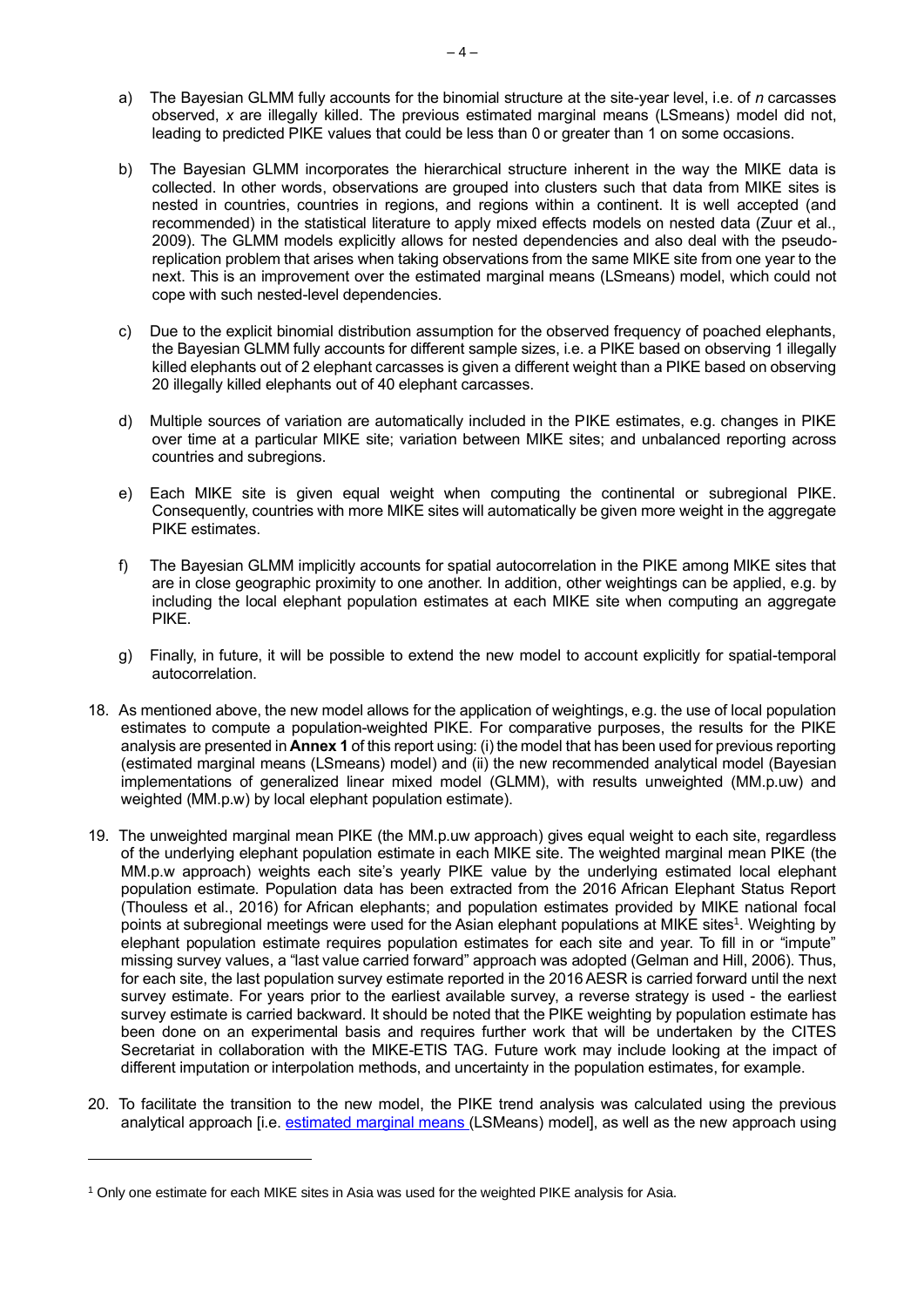[Bayesian GLMM](https://github.com/CITESmike2020/MIKE-GLMM) (unweighted and weighted by local elephant population estimate) and the results for all three approaches are provided in **Annex 1** of this report. The MIKE-ETIS TAG has recommended the use of the unweighted Bayesian GLMM to interpret PIKE trends over time until further work on weighted Bayesian GLMM has been finalized and assessed. In this report, the results of the [estimated marginal](https://github.com/CITES-MIKE/MIKE-LSMEANS)  [means \(](https://github.com/CITES-MIKE/MIKE-LSMEANS)LSMeans) model (previous approach) and the unweighted [Bayesian GLMM](https://github.com/CITESmike2020/MIKE-GLMM) (**MM.p.uw** – unweighted by elephant population estimate) (new approach) are shown in the same plot to facilitate the transition to the new analysis and to provide a visual comparison of the results (Figures 2, 3 and 5).

#### <span id="page-4-0"></span>*PIKE trend analysis for 2019: Africa*

- 21. This section provides an update since CoP18, as well as the results of the new analysis. The report to CoP18 [\(CoP18 Doc. 69.2 and its Addendum\)](https://cites.org/sites/default/files/eng/cop/18/doc/E-CoP18-069-02-Add.pdf) provided a trend analysis based on MIKE data that had been received up to the end of December 2018.
- 22. The data set used for this PIKE trend analysis for Africa consists of 20,712 records of elephant carcasses found between 2003 and the end of 2019 at 63 MIKE sites in 30 range States in Africa, representing a total of 711 site-years.
- 23. Compared to the analyses produced for CoP18, the PIKE trend analysis presented in this document considers an additional 1,294 records of elephant carcasses encountered in the course of 2019, that were submitted by 58 MIKE sites in Africa. The number of reporting MIKE sites has remained the same as in 2018 (58 sites submitted reports in 2018 and 2019) (see Figure 1A).



*Figure 1: A. Number of countries and MIKE sites that submitted reports (2003 – 2019). In 2019, the number of sites that reported from Central, Eastern, Southern and West Africa were 10, 15, 17 and 16 respectively. B. The total number of carcasses reported irrespective of cause of death (green), the number of carcasses of elephants illegally killed (orange) and the number not illegally killed (blue) (natural deaths, management related deaths and unknown type of death) reported by year.* 

24. All MIKE sites in eastern and southern Africa submitted reports, while 10 sites in central Africa (63% of the sites in Central Africa), and 16 sites in west Africa (89% of the sites in West Africa) submitted reports for 2019. Of the sites that reported, three sites in central Africa and seven sites in west Africa reported zero carcasses found in 2019. Compared to 2018, 40 fewer elephant carcass records were submitted in 2019 (see Figure 1B). Three hundred and twenty-eight (328) of the 1,294 carcasses reported in 2019 were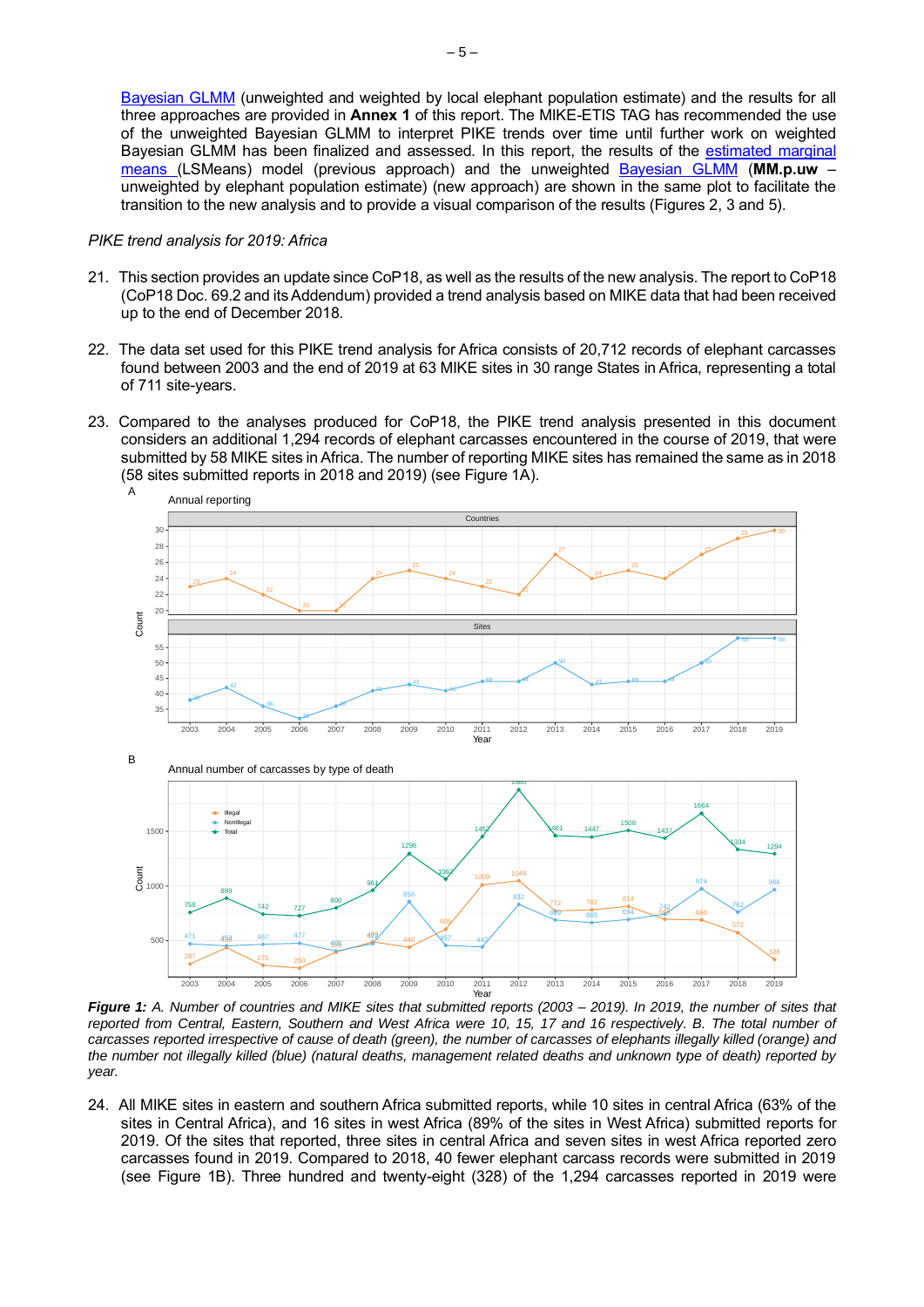recorded as illegally killed; while 572 of the 1,334 carcasses reported in 2018 were recorded as illegally killed.

25. As indicated in paragraph 20, the results of the [estimated marginal means \(](https://github.com/CITES-MIKE/MIKE-LSMEANS)LSMeans) model (previous approach) and the unweighted Bayesian GLMM (**MM.p.uw** – unweighted by elephant population estimate), are shown in the same plot to facilitate the transition to the new analysis and a visual comparison of the results (Figures 2 and 3).

## <span id="page-5-0"></span>*Continental PIKE trend (Africa)*

- 26. Figure 2 shows the continental PIKE estimate across years based on the estimated marginal means (LSMeans) (previous approach) and the unweighted Bayesian GLMM (**MM.p.uw**) (new approach). The error bar or the confidence/credible interval shows the level of uncertainty in the annual PIKE estimates. In Bayesian analysis, a 95 percent credible interval (CI) is an interval within which a PIKE estimate falls with a 95% probability.
- 27. The annual mean PIKE estimates based on the previous (LSMeans) and new approach (Bayesian GLMM) broadly follow the same pattern: PIKE generally increased from 2003 to 2010, peaked in 2011, and decreased from 2011 to 2019. The trendline for the unweighted Bayesian GLMM PIKE estimates (MM.P.uw) shows that there is sufficient evidence to confirm an upward trend (increase in PIKE) from 2003 to 2011, and a downward trend (decrease in PIKE) from 2011 to 2019 (see **Annex 2** for the table with details relating to the statistical support for the downward trend). Over the last five years (2015 to 2019), the unweighted continental PIKE estimate shows a downward trend with a level of certainty over 95%.



Annual continental PIKE estimates based on two statistical models

*Figure 2: Continental PIKE estimates based on the previous model (grey dashed line) (LSMeans) and the new Bayesian GLMM approach with results unweighted (MM.p.uw) by elephant population estimate (black solid line). The error bar or the confidence / credible interval shows the level of uncertainty in the annual PIKE estimates.*

### <span id="page-5-1"></span>*Subregional PIKE trends (Africa)*

28. While the continental PIKE trend has been decreasing since 2011, this is not the same for all four African subregions. Only for eastern and southern Africa, there is sufficient evidence to confirm a downward trend in PIKE. This however is not the case for central and west Africa, as discussed below. The downward trends in eastern and southern Africa were similar in magnitude and range, and it is highly probable that these two subregions contribute disproportionately to the continental downward trend and essentially driving the observed trend for the whole of Africa.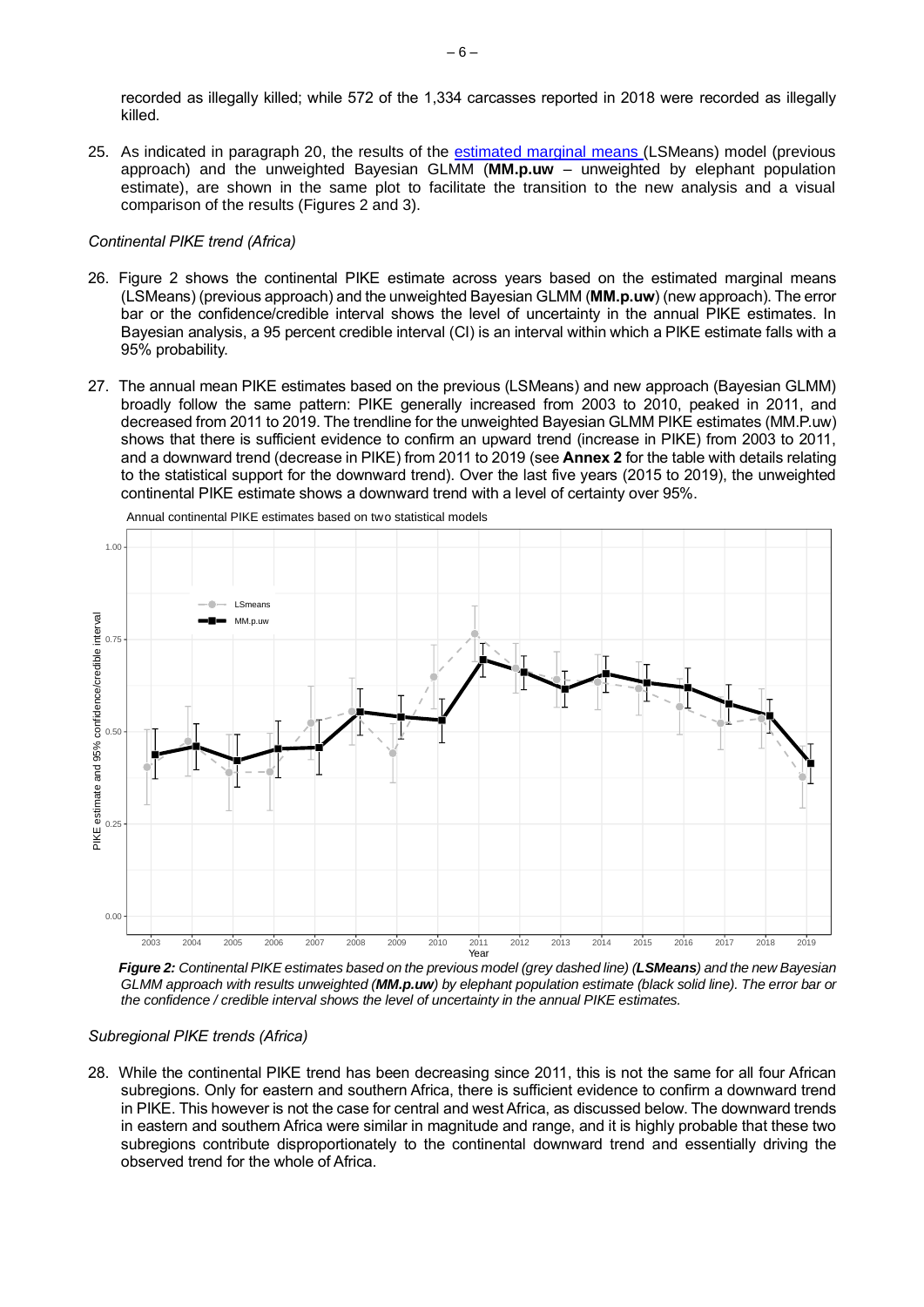29. Figure 3 shows the subregional PIKE estimate across years based on the estimated marginal means (**LSMeans**) (previous approach) and the unweighted Bayesian GLMM (**MM.p.uw**)(new approach). The error bar or the confidence/credible interval shows the level of uncertainty in the annual PIKE estimates. In general, the annual mean PIKE estimates for the different subregions based on the previous (LSMeans) and new approach (Bayesian GLMM) broadly follow the same pattern. The estimated marginal means (LSMeans) (grey dashed line) for eastern Africa is however lower than the unweighted Bayesian GLMM and the reason for this relates to how PIKE from the MIKE sites are aggregated to estimate PIKE at the subregional level. The estimated marginal means (LSMeans) (previous approach) effectively totals the carcasses detected and the number of illegally killed elephants to the country level and then each country is given equal weight in estimating the subregional PIKE, while the Bayesian GLMM gives each site equal weight when estimating the subregional PIKE. Countries with more than one MIKE site were therefore given the same weight as countries with only one MIKE site in the previous approach (LSMeans) resulting in a lower trend. As indicated in paragraph 20 above, the MIKE-ETIS TAG recommended the use of the unweighted Bayesian GLMM (**MM.p.uw**) to interpret PIKE trends over time.

# <span id="page-6-0"></span>**Central Africa**

30. The PIKE estimates for central Africa are shown in Figure 3.A. Based on the unweighted Bayesian GLMM approach, there is strong evidence that the PIKE trend increased from 2003 to 2011 and remained at high PIKE levels up to 2019. The unweighted Bayesian GLMM for the last five years, shows neither an upward nor downward trend. The unweighted PIKE estimate in Central Africa remains high, with an average PIKE estimate of 0.74 (range: 0.67 - 0.80) over the last five years (Figure 3.A). Site specific PIKE trends in the subregion varies, with PIKE trend estimates over the last five years not showing strong evidence of either a downward or upward trend in PIKE at 11 of 14 sites that submitted data over the five years (78% of the MIKE sites that submitted data).

# <span id="page-6-1"></span>**Eastern Africa**

31. The PIKE estimates for eastern Africa are shown in Figure 3.B. Between 2003 and 2019, the highest PIKE estimate for the subregion was in 2011. Based on the unweighted Bayesian GLMM approach there is strong evidence of a downward trend in PIKE between 2011 and 2019. The trend shows that PIKE remained relatively unchanged from 2012 to 2015, followed by a 2-year downward trend until 2017. In the document submitted to CoP18 [\(Doc. 69.2 and its Addendum\)](https://cites.org/sites/default/files/eng/cop/18/doc/E-CoP18-069-02-Add.pdf), it was reported that the subregional PIKE estimate for eastern Africa declined in 2017 largely due to a high number of natural mortalities in MIKE sites in Kenya caused by a major drought. Although PIKE could be biased downwards if the total carcass count is high because of adverse environmental conditions, such as drought (Burn et al., 2011), the 2019 unweighted Bayesian GLMM PIKE estimate (PIKE = 0.28, 95% CI [0.22,0.35]) is the lowest value since 2011 and based on the data is not attributed to increased natural mortalities from external factors such as droughts.

## <span id="page-6-2"></span>**Southern Africa**

32. The PIKE estimates for southern Africa are shown in Figure 3.C. Based on the unweighted Bayesian GLMM approach PIKE likely increased between 2003 and 2011 and subsequently decreased (between 2011 and 2019). Between 2015 and 2017 the PIKE estimate remained relatively unchanged, and a downward trend started in 2018 and continued in 2019. In the subregion, while some MIKE sites showed a downward trend in PIKE, others showed an upward trend in the last five years. Overall the trend in the last five years is downward due to a decrease in PIKE estimates in the last two years (2018 and 2019).

## <span id="page-6-3"></span>**West Africa**

33. The PIKE estimates for west Africa are shown in Figure 3.D. Low carcass counts for the subregion with the smallest African elephant population increases the high level of uncertainty of the PIKE estimates (i.e. the width of the credible intervals). Inferring a subregional trend is difficult, especially considering the high contribution to the total number of carcasses for the subregion from a single site, Pendjari Biosphere Reserve. Based on the unweighted Bayesian GLMM approach there is marginal evidence of a downward trend over the last five years. This however needs to be interpreted with caution. In 2019, a single site, Pendjari Biosphere Reserve (Benin), reported 48% of all the carcasses in the region. If the regional fiveyear trend is calculated from 2014 to 2018 (excluding the year 2019), then there is no indication of a downward trend in PIKE. Over the last five years, some west African MIKE sites showed a downward trend in PIKE, and others an upward trend.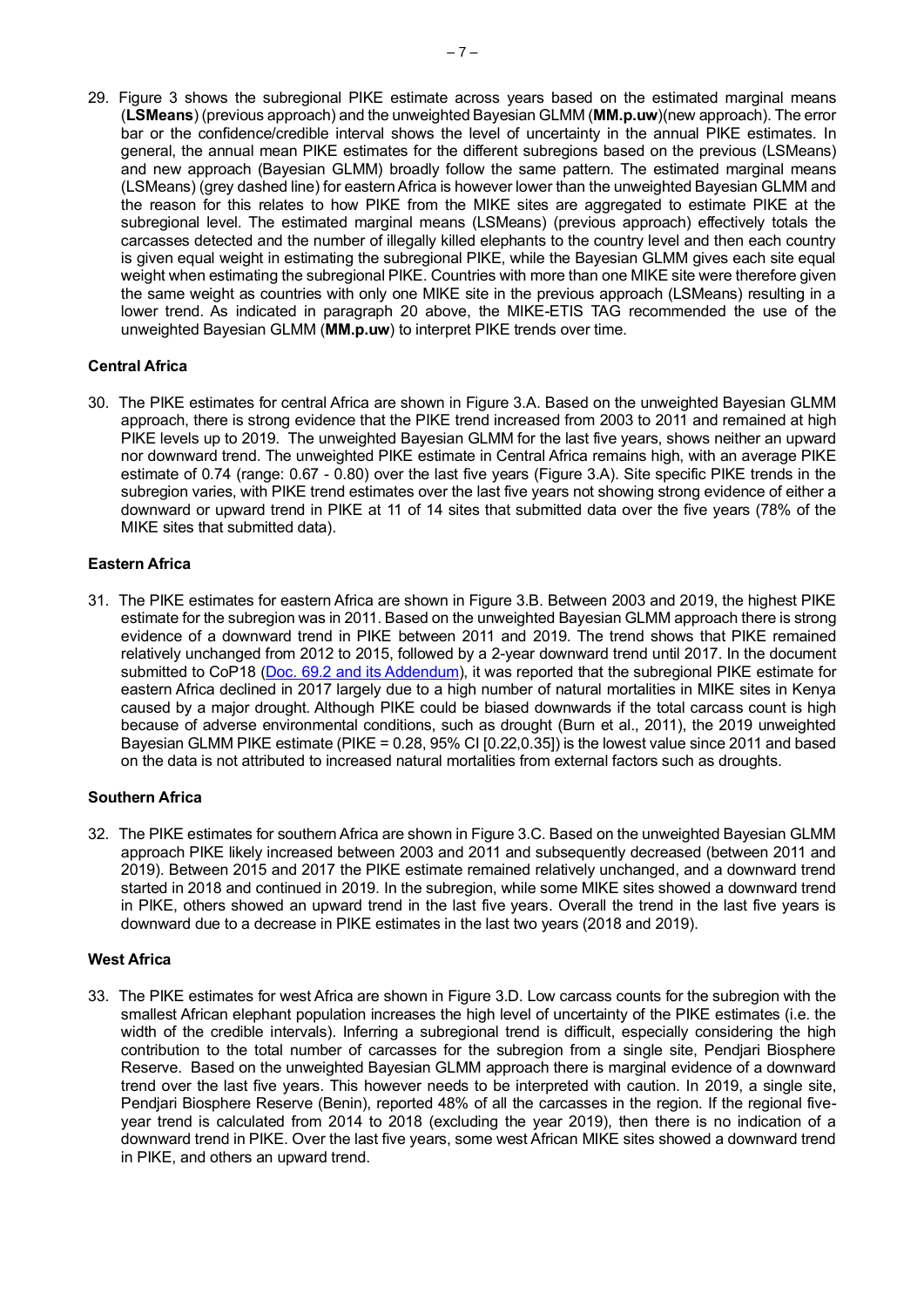34. Compared to the three other subregions, west Africa has the smallest elephant populations. It also reported the lowest total number of carcasses: 899 carcasses reported over 17 years (Figure 3. D).



<span id="page-7-0"></span>*Figure 3: Subregional PIKE estimates across years based on estimated marginal means (LSMeans) (previous approach – grey dashed line) and Bayesian GLMM (new approach – black solid line) for unweighted (MM.p.uw) by local elephant population estimates. The error bar shows the level of uncertainty in the annual PIKE estimates and represent 95% credible intervals. The total number of carcasses (from 2003-2019) for each subregion are shown at the bottom right corner of each graph. A – Central Africa; B – Eastern Africa; C – Southern Africa and D – West Africa.*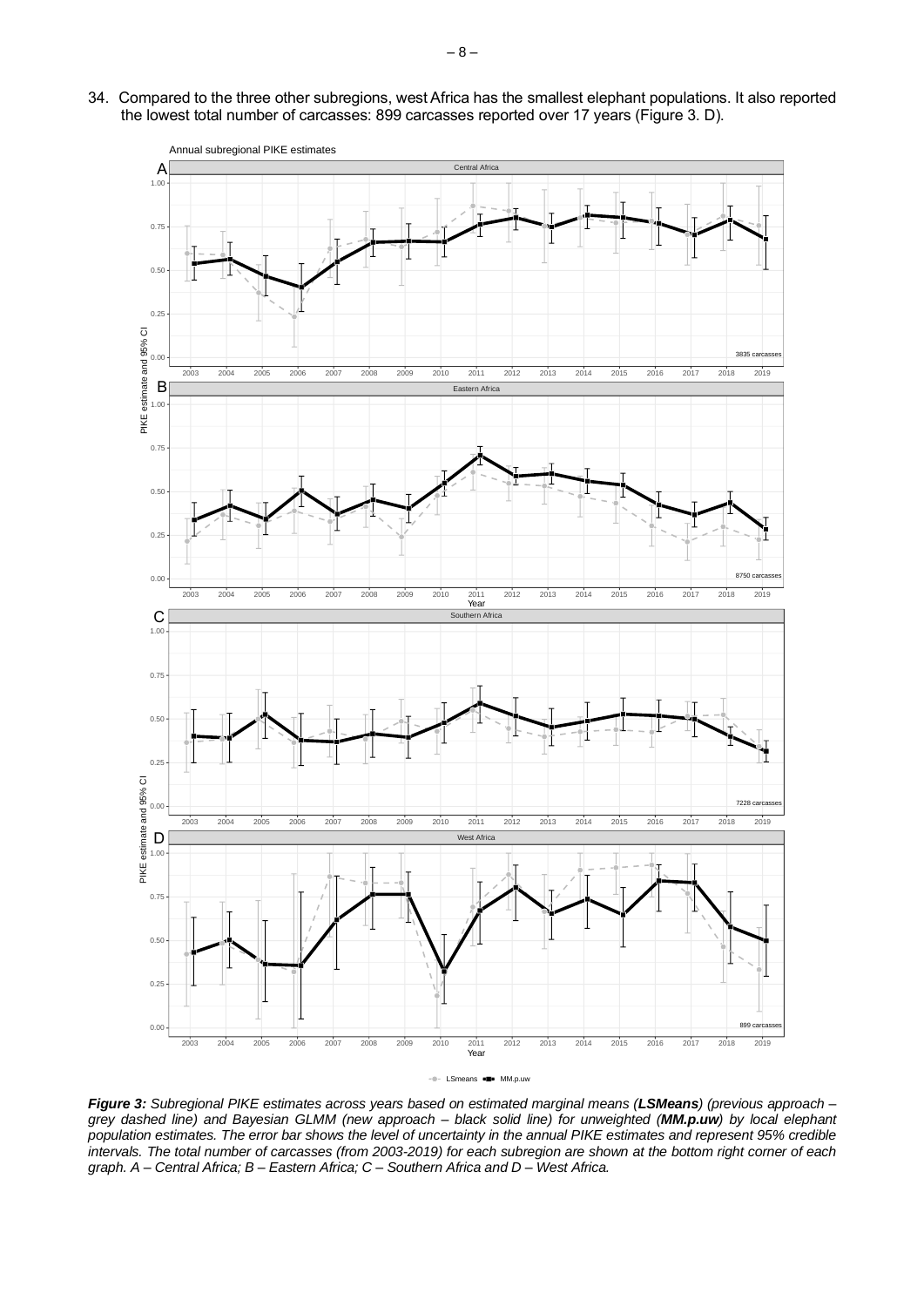#### *PIKE trend analysis: Asia*

- 35. The CITES Secretariat reported on the levels and trends in illegal killing in Asia at CoP18 in documen[t CoP18](https://cites.org/sites/default/files/eng/cop/18/doc/E-CoP18-069-02.pdf)  [Doc. 69.2.](https://cites.org/sites/default/files/eng/cop/18/doc/E-CoP18-069-02.pdf) The MIKE sites in south east Asia submitted reports up to 2019 but unfortunately, carcass data for 2018 and 2019 for the MIKE sites in south Asia have not been submitted and therefore the most current trend analysis for Asia is from 2003-2017, using the most recent updated data in the MIKE online database.
- 36. It should be noted that the CITES MIKE Programme implemented a data reconciliation process when carcass data were transferred to the new MIKE Online Database, and that the analysis for this report is based on verified carcass records included in the database. The data set used for this analysis consists of 3,252 records of elephant carcasses found between 2003 and the end of 2017 at 29 MIKE sites in 13 range States in Asia, representing a total of 210 site-years (Figure 4 A).
- 37. Approximately 95% of the carcasses are from MIKE sites in south Asia, and the remaining 5% from MIKE sites in south east Asia. It should be noted that more than 70% of Asian elephants occur in south Asia. In 2016, 11 MIKE sites reported zero elephant carcasses detected and in 2017, 12 MIKE sites reported zero carcasses detected.



*Figure 4: (A) Total number of countries and sites that submitted reports by year. (B) The total number of carcasses reported irrespective of cause of death (green), the number of carcasses of elephants illegally killed (orange) and the number not illegally killed (blue) (natural deaths, management related deaths, unknown type of death) reported by year.*

- 38. Figure 5 shows the continental PIKE estimate across years based on the estimated marginal means (LSMeans) (previous approach); and the unweighted Bayesian GLMM (**MM.p.uw** - unweighted by elephant population size)(new approach). The error bars or the confidence/credible intervals shows the level of uncertainty in the annual PIKE estimates. In Bayesian analysis, a 95 percent credible interval (CI) is an interval which contains the true value with a 95% probability. The unweighted Bayesian GLMM (MM.p.uw) annual PIKE estimates tracks the estimated marginal means (LSMeans). The PIKE trend based on the unweighted Bayesian GLM in the last five years has remained relatively flat, with a PIKE value of 0.22 (95% CI [0.053, 0.488]).
- 39. A large discrepancy between the weighted and unweighted Bayesian GLMM annual PIKE estimates was found. The annual PIKE estimate from the unweighted Bayesian GLMM is consistently higher than the weighted Bayesian GLMM. This may be due to the fact there is only one elephant population estimate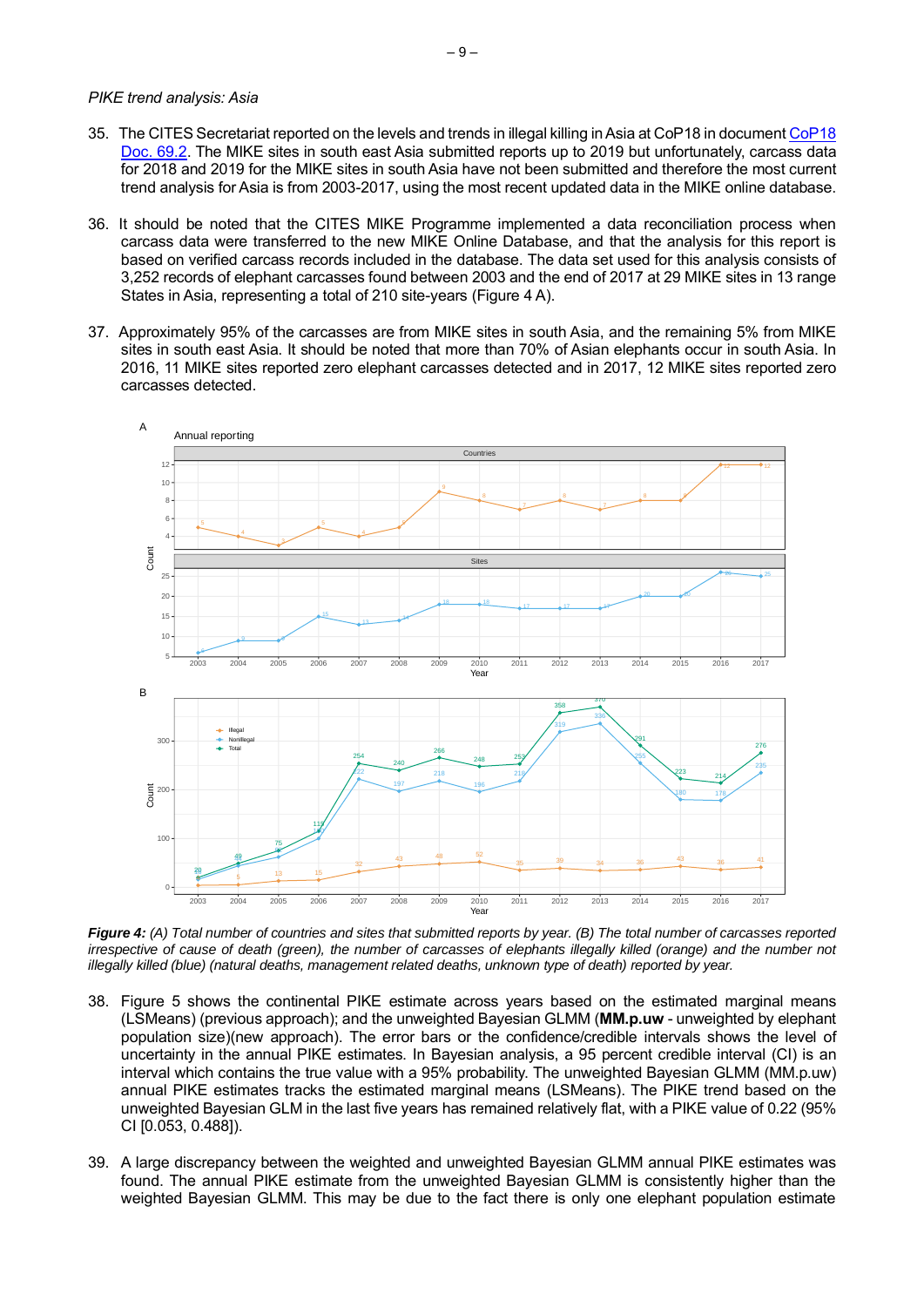currently used for the MIKE sites in Asia across all years. Consequently, the population estimates (imputed values) are constant from 2003-2017. This and other factors, including the large Asian elephant populations in MIKE sites in India that in general have low PIKE estimates, may contribute to why the weighted and unweighted Bayesian GLMM PIKE estimate differ, with the weighted Bayesian GLMM PIKE estimate lower than the unweighted estimate. As mentioned in paragraph 20 above, the PIKE weighting by population size has been done on an experimental basis and requires further work that will be undertaken by the CITES Secretariat in collaboration with the MIKE-ETIS TAG. Future work will include engaging range States to obtain more information relating to population estimates across years at each MIKE site.



Annual continental PIKE estimates based on two statistical models

*Figure 5: Continental PIKE estimates based the previous model (LSMeans) and the new Bayesian approach (MM.p.uw).*

#### <span id="page-9-0"></span>*References*

Blanc, J. (2008). Loxodonta africana. The IUCN Red List of Threatened Species 2008: e.T12392A3339343. http://dx.doi.org/10.2305/IUCN.UK.2008.RLTS.T12392A3339343.en. Downloaded on 31 July 2017.

Burn RW, Underwood FM, Blanc J (2011) Global Trends and Factors Associated with the Illegal Killing of Elephants: A Hierarchical Bayesian Analysis of Carcass Encounter Data. PLoS ONE 6(9): e24165. <https://doi.org/10.1371/journal.pone.0024165>

Gelman, A. and J. Hill. Data analysis using regression and multilevel/hierarchical models. Cambridge university press, 2006, Ch 25: http://www.stat.columbia.edu/~gelman/arm/missing.pdf.

Thouless, C.R., H.T. Dublin, J.J. Blanc, D.P. Skinner, T.E. Daniel, R.D. Taylor, F. Maisels, H. L. Frederick and P. Bouché (2016). African Elephant Status Report 2016: an update from the African Elephant Database. Occasional Paper Series of the IUCN Species Survival Commission, No. 60 IUCN / SSC Africa Elephant Specialist Group. IUCN, Gland, Switzerland. vi + 309pp

Wittemyer G., Northrup J.M., Blanc J., Douglas-Hamilton I., Omondi P., Burnham K.P. Illegal killing for ivory drives global decline in African elephants. Proc Natl Acad Sci. 2014; 111: 13117–13121. https://doi.org/ 10.1073/pnas.1403984111 PMID: 25136107

[Zuur](https://www.google.co.ke/search?tbo=p&tbm=bks&q=inauthor:%22Alain+Zuur%22) A., [E.N. Ieno,](https://www.google.co.ke/search?tbo=p&tbm=bks&q=inauthor:%22Elena+N.+Ieno%22) [N. Walker,](https://www.google.co.ke/search?tbo=p&tbm=bks&q=inauthor:%22Neil+Walker%22) [A.A. Saveliev,](https://www.google.co.ke/search?tbo=p&tbm=bks&q=inauthor:%22Anatoly+A.+Saveliev%22) [G.M. Smith](https://www.google.co.ke/search?tbo=p&tbm=bks&q=inauthor:%22Graham+M.+Smith%22) (2009) Mixed Effects Models and Extensions in Ecology With R. 10.1007/978-0-387-87458-6\_1.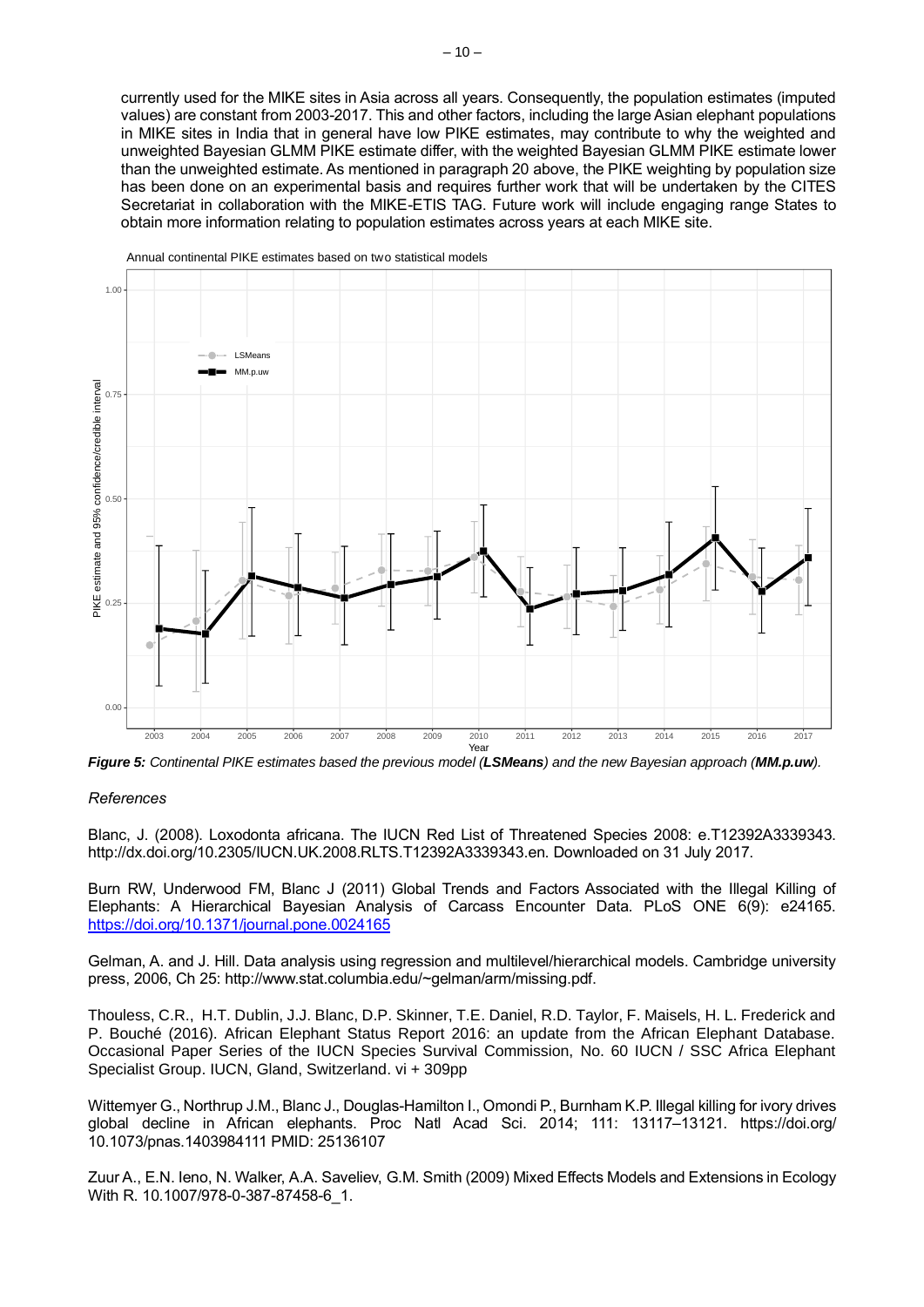## <span id="page-10-1"></span><span id="page-10-0"></span>**RESULTS FOR PIKE TREND ANALYSIS USING LSMEANS AND BAYESIAN GLMM UNWEIGHTED AND WEIGHTED BY ELEPHANT POPULATION ESTIMATE**

The figures in this Annex, shows the results for the PIKE analysis using the following three approaches:

- i. estimated marginal means (LSmeans) (the model that has been used for previous reporting);
- ii. Bayesian implementations of generalized linear mixed model (GLMM), with results unweighted by local elephant estimate (MM.p.uw); and
- iii. Bayesian GLMM weighted (MM.p.w) with results weighted by loca elephant population estimate.

Figure A1-1 shows the continental PIKE estimate across years for Africa based on the estimated marginal means (LSMeans) (previous approach – orange graph) and the unweighted (**MM.p.uw**)(blue graph) and weighted (**MM.p.w**)(green graph) by local elephant population estimate Bayesian GLMM. The error bar or the confidence/credible interval shows the level of uncertainty in the annual PIKE estimates. In Bayesian analysis, a 95 percent credible interval (CI) is an interval within which a PIKE estimate falls with a 95% probability. The MIKE-ETIS TAG has recommended the use of the unweighted Bayesian GLMM to interpret PIKE trends over time until further work on weighted Bayesian GLMM has been finalized and assessed.



Annual continental PIKE estimates based on three statistical models

*Figure A1-1: Africa* – *Continental PIKE estimates based the previous model (orange) (LSMeans) and the new Bayesian GLMM approach with results unweighted (blue) (MM.p.uw) and weighted by elephant population estimate (green) (MM.p.w). The error bar or the confidence / credible interval shows the level of uncertainty in the annual PIKE estimates.*

Figure A1-2 shows the PIKE estimate across years for the subregions in Africa based on the estimated marginal means (**LSMeans**) (previous approach) and the unweighted (**MM.p.uw**), and weighted (**MM.p.w**) by local elephant population estimate Bayesian GLMM (new approach). The error bar or the confidence/credible interval shows the level of uncertainty in the annual PIKE estimates. In general, the annual mean PIKE estimates for the different subregions based on the previous (LSMeans) and new approach (Bayesian GLMM) broadly follow the same pattern. The estimated marginal means (LSMeans) (orange line) for eastern Africa is however lower than the unweighted and weighted Bayesian GLMM and the reason for this relates to how PIKE from the MIKE sites are aggregated to estimate PIKE at the subregional level. The estimate marginal means (LSMeans) (previous approach) effectively totals the carcasses detected and the number of illegally killed elephants to the country level and then each country is given equal weight in estimating the subregional PIKE, while the Bayesian GLMM gives each site equal weight when estimating the subregional PIKE. Countries with more than one MIKE site were therefore given the same weight as countries with only one MIKE site in the previous approach (LSMeans) resulting in a lower trend. As indicated in the report, the MIKE-ETIS TAG recommended the use of the unweighted Bayesian GLMM (**MM.p.uw**) to interpret PIKE trends over time.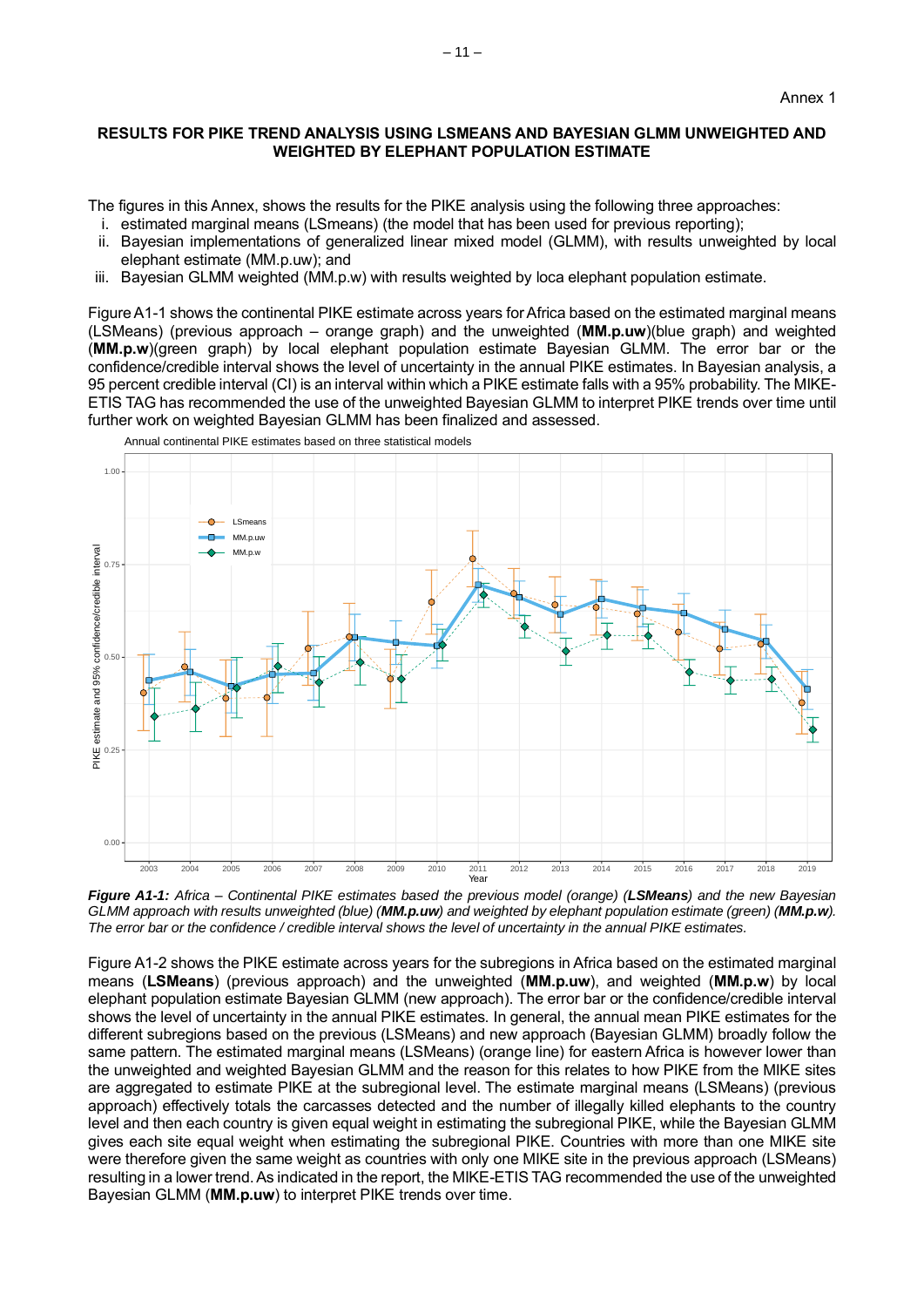

*Figure A1-2: Africa – Subregional PIKE estimates across years based on estimated marginal means (LSMeans) (previous approach-orange dashed line) and Bayesian GLMM for unweighted (MM.p.uw) (blue solid line), and weighted (MM.p.w) by local elephant population estimate (green dashed line). The error bar shows the level of uncertainty in the annual PIKE estimates and represent 95% credible intervals. The total number of carcasses (from 2003-2019) for each subregion are shown at the bottom right corner of each graph. A – Central Africa; B – Eastern Africa; C – Southern Africa and D – West Africa*

Figure A1-3 shows the continental PIKE estimate across years for Asia based on the estimated marginal means (LSMeans) (previous approach); and (ii) the unweighted (**MM.p.uw**), and weighted (**MM.p.w**) by local elephant population estimate for the Bayesian GLMM (new approach). The error bars or the confidence/credible intervals shows the level of uncertainty in the annual PIKE estimates. In Bayesian analysis, a 95 percent credible interval (CI) is an interval which contains the true value with a 95% probability. The unweighted Bayesian GLMM (MM.p.uw) annual PIKE estimates tracks the estimated marginal means (LSMeans). The PIKE trend based on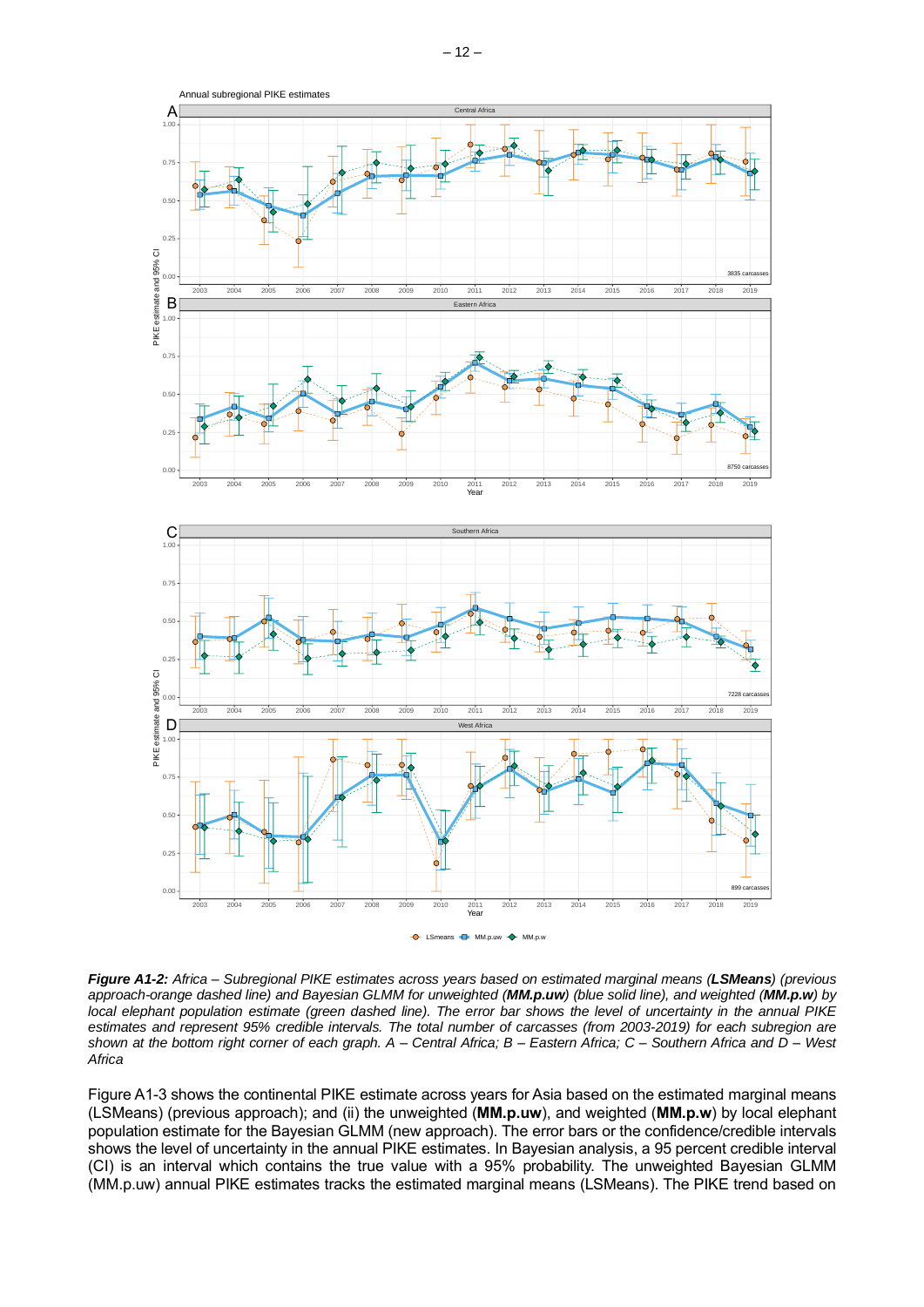the unweighted Bayesian GLM in the last five years has remained relatively flat, with a PIKE value of 0.22 (95% CI [0.053, 0.488]).



Annual continental PIKE estimates based on three statistical models

<span id="page-12-0"></span>*Figure A1-3: Asia – Continental PIKE estimates based the previous model (orange) (LSMeans) and the new Bayesian GLMM approach with results unweighted (blue) (MM.p.uw) and weighted by local elephant population estimate (green) (MM.p.w). The error bar or the confidence / credible interval shows the level of uncertainty in the annual PIKE estimates.*